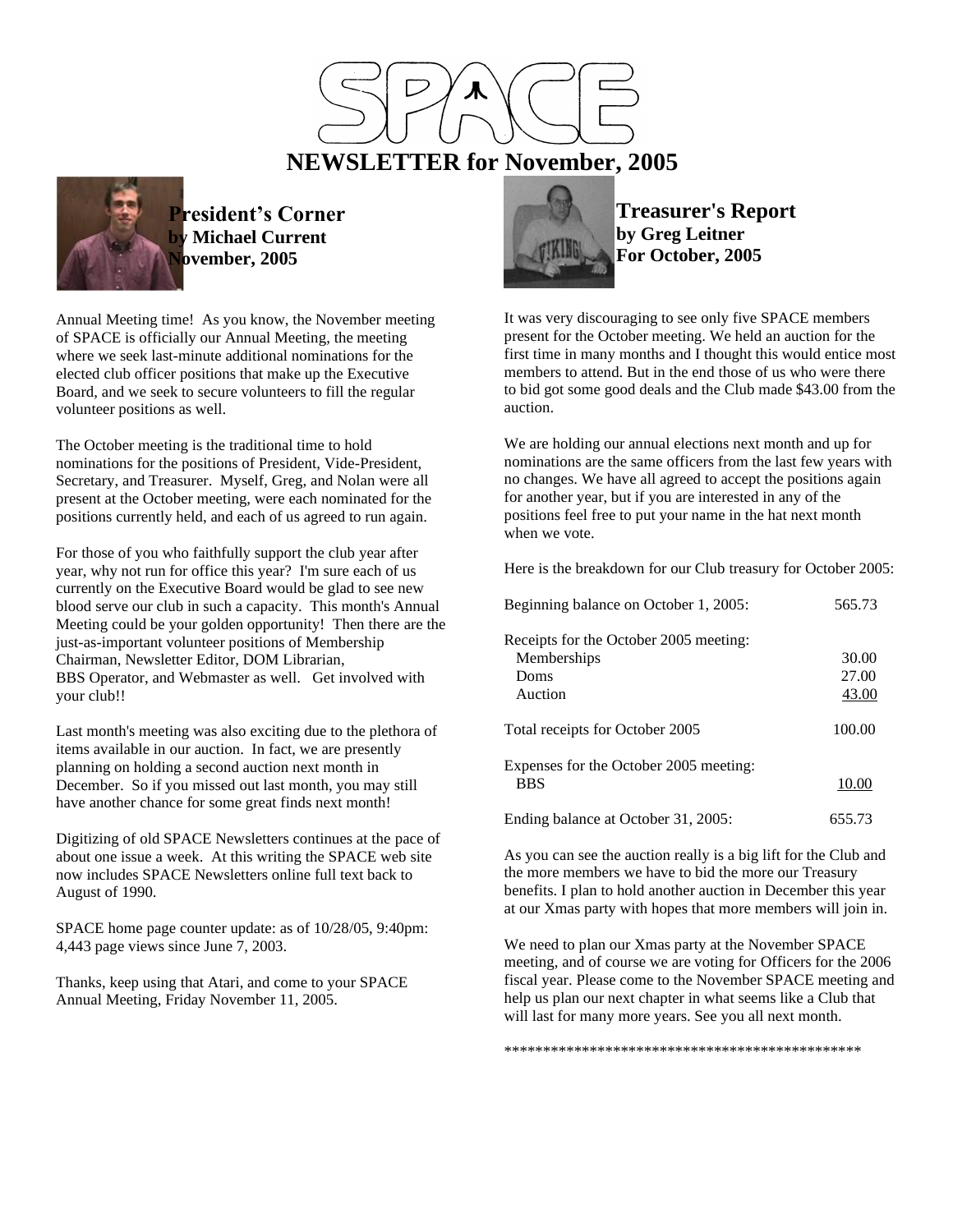From: Michael Current [hunmanik@earthlink.net] Sent: Friday, October 28, 2005 9:26 PM Subject: SPACE Bylaws - saved to Articles For Nov 05 [for inclusion in the Nov. Newsletter]

As amended by the membership, September 13, 2002

#### **BYLAWS FOR THE SAINT PAUL ATARI COMPUTER ENTHUSIASTS CLUB OF SAINT PAUL, MINNESOTA**

**ARTICLE I NAME AND OBJECT**

Section 1. The name of the Club shall be the Saint Paul Atari Computer Enthusiasts, or SPACE.

Section 2. The object of the Club shall be to bring those with a common interest in Atari computers together for the purpose of sharing hardware, software and information related to Atari.

#### **ARTICLE II MEMBERSHIP**

Section 1. The number of members of SPACE shall not be limited.

Section 2. Any person or family interested in Atari computers shall be eligible for membership upon payment of the annual dues for the first year.

Section 3. The annual dues shall be \$15.00, payable on the anniversary month of the member's joining date.

Section 4. Unused portions of dues are not refundable.

Section 5. Any member found to be in violation of the rules or spirit of the club may be expelled by a majority vote of the Executive Board.

Section 6. The Membership Chairman shall be responsible for collecting membership dues and managing the current membership list.

#### **ARTICLE III MEETINGS**

Section 1. SPACE meetings shall be held at 7:30pm on the second Friday of each month, at the Falcon Heights Community Center, unless otherwise directed by the Executive Board.

Section 2. Club business cannot be conducted without at least one Officer and one other member present.

Section 3. All club meetings shall be open meetings.

Section 4. Minutes of each club meeting shall be recorded by the Secretary and published in the club newsletter.

Section 5. The Annual Meeting shall be held each November. At the Annual Meeting, Officers shall be elected and volunteers for other ongoing club duties shall be secured.

Section 6. The President shall preside over club meetings. In the President's absence, the Vice-President shall preside. In their absence, the Secretary shall preside. If the first three are all absent, the Treasurer shall preside.

#### **ARTICLE IV TREASURY**

Section 1. An accounting for all incomes and charges to the SPACE balance sheet shall be published in the newsletter each month.

Section 2. Prior approval by the Executive Board is required if the club is to incur any expense.

Section 3. The Treasurer shall be responsible for the duties of managing the club's monetary assets.

## **ARTICLE V NEWSLETTER**

Section 1. The club shall publish the SPACE Newsletter on a monthly basis.

Section 2. All currently paid club members shall receive a copy of the Newsletter by mail each month.

Section 3. Newsletters shall also be sent free of charge each month to other Atari clubs which are able to return the favor.

Section 4. The Newsletter Editor shall be responsible for the duties of collecting articles from the membership, publishing, and distributing the Newsletter.

### **ARTICLE VI DISK OF THE MONTH**

Section 1. A new SPACE Disk Of the Month (DOM), readable by a standard Atari 1050 disk drive, shall be produced on a monthly basis. This is for the purpose of raising funds for the club.

Section 2. DOMs shall include shareware, freeware, or public domain software or other files for the Atari. DOMs shall not include pirated commercial software.

Section 3. The price of the DOM shall be \$3.00.

Section 4. DOMs shall be available for sale at each club meeting, and may be sold to members and non-members.

Section 5. Other clubs may trade DOMs with SPACE on a one-forone basis.

Section 6. The DOM Librarian shall be responsibile for the production and sales of the DOM.

### **ARTCILE VII BULLETIN BOARD SYSTEM**

Section 1. A Bulletin Board System (BBS) supporting Atari computers shall be made available by the club. The BBS provides an online forum for Atari discussions, and an optional communications medium for club matters.

Section 2. The BBS System Operator shall be responsible for maintaining a friendly and welcoming environment on the BBS. Illegal software or offensive language shall not be tolerated.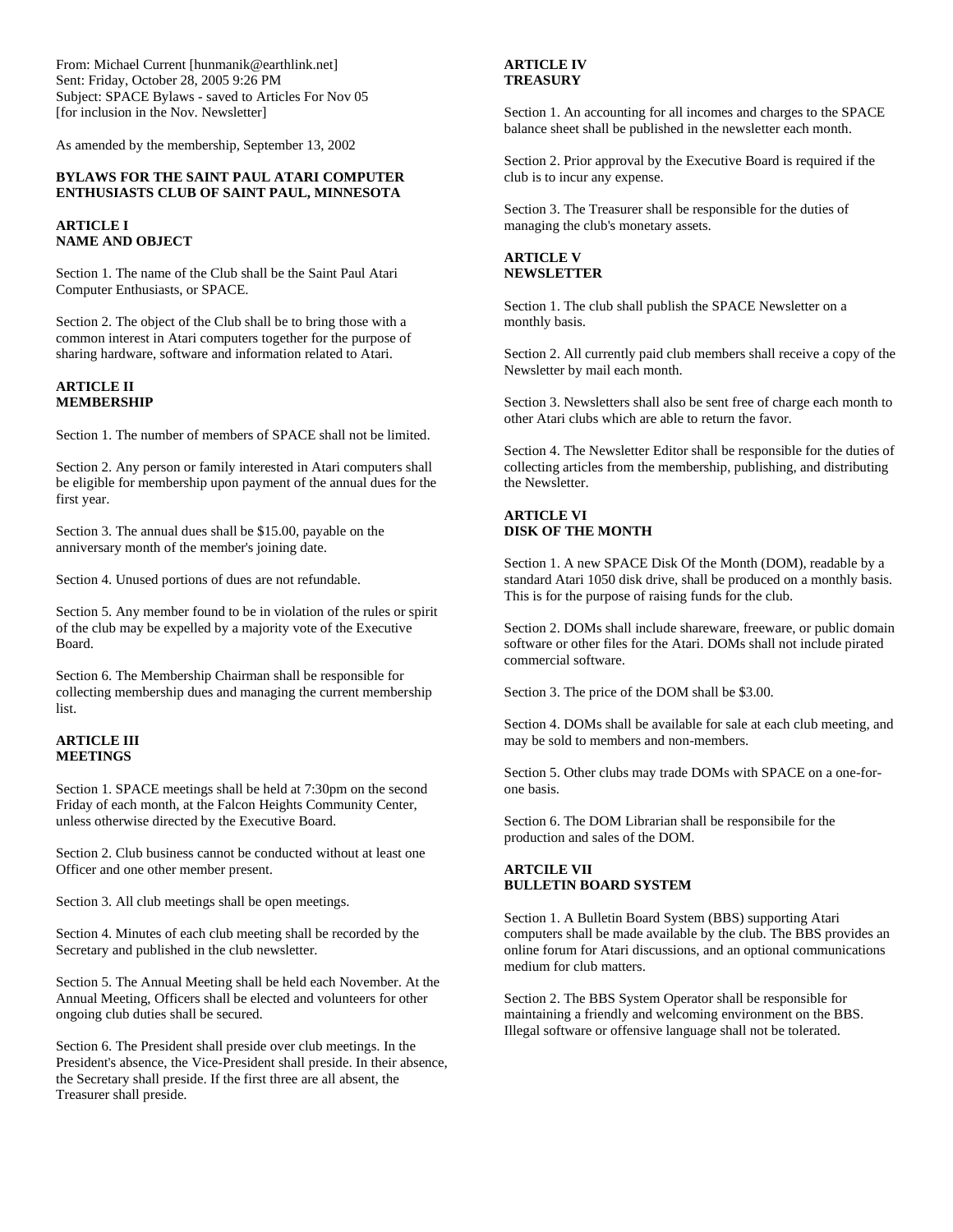### **ARTICLE VIII WEB SITE**

Section 1. The club shall maintain a home page on the World Wide Web.

The site shall be primarily designed to attract new club members, and provide online access to club information.

Section 2. The Webmaster shall be responsible for maintaining the web site, and keeping the information presented there current.

# **ARTICLE IX OFFICERS AND EXECUTIVE BOARD**

Section 1. The Officers of the club shall be President, Vice-President, Secretary, and Treasurer, and shall be referred to collectively as the Executive Board.

Section 2. The Executive Board shall collectively supervise the affairs of the club, shall be responsible for proper and orderly club operations, shall be responsible for upholding the rules of the bylaws, and shall at all times make decisions with the best interests of the membership in mind.

Section 3. The officers shall be elected by a majority vote of those present, or by acclamation if only one person is running. The term shall be for one year, or until a successor is elected. The term of office shall begin at the close of the annual meeting at which the officer is elected.

Section 4. The Executive Board shall actively seek volunteers to fill the following positions: Membership Chairman, Newsletter Editor, DOM Librarian, BBS Operator, and Webmaster. These volunteers shall be subject to the approval of the club membership.

Section 5. The Executive Board shall also seek volunteers for other ongoing administrative duties, such as meeting location arrangements and post office box maintenance.

Section 6. Officers shall be subject to a Recall Vote if a majority of the membership so decries. The Recall Vote shall not take place until it has been announced in the newsletter.

Section 7. The rules contained in the current edition of "Robert's Rules of Order" shall govern the club unless they are in conflict with the bylaws, in which case the bylaws shall take precedence.

## **ARTICLE X AMENDMENT OF BYLAWS**

Section 1. A Quorum shall be defined as either a minimum of 50% of the entire membership, or 10, whichever is smaller.

Section 2. Provided that a quorum is present, and provided that the amendment proposal has been communicated to the entire membership in writing in advance, the Bylaws may be amended at any meeting by a two-thirds vote of the members present.

Section 3. Voting shall be by consenting AYE or NAY if a two-thirds vote can be confirmed, or by a show of hands for a precise tally.

Section 4. Proxy voting is not permitted for Bylaws amendment votes.

## **ARTICLE XI CLUB DISSOLUTION**

Section 1. The club may elect to disband itself by a majority vote of the current membership, provided the proposal has been printed in at least one issue of the newsletter.

Section 2. In such an event, the Executive Board members shall be responsible for the proper and orderly closing of accounts, arrangements, and all normally ongoing club activities.

Section 3. Any remaining material assets of the club shall be distributed evenly among the membership, as best as this is possible. Historical club materials shall be preserved if possible.

Section 4. When all outstanding charges are paid, the Treasurer shall distribute any remaining club funds evenly among the final group of club members.



**Secretary's Report By Nolan Friedland For October, 2005**

No Minutes were submitted for the Newsletter.



**BBS Corner By Nolan Friedland For November, 2005**

If anyone has any comments, suggestions, ideas, or submissions for the BBS Corner column or the SPACE BBS web site, you may email them to me, Nolan Friedland, at the address shown on the back of this newsletter under the "CLUB OFFICIALS" section.

\*\*\*\*\*\*\*\*\*\*\*\*\*\*\*\*\*\*\*\*\*\*\*\*\*\*\*\*\*\*\*\*\*\*\*\*\*\*\*\*\*\*\*\*\*\*\*\*\*\*

\*\*\*\*\*\*\*\*\*\*\*\*\*\*\*\*\*\*\*\*\*\*\*\*\*\*\*\*\*\*\*\*\*\*\*\*\*\*\*\*\*\*\*\*

A-T-A-R-I Answers, Tips And Relevant Information by: Paul V. Alhart 1990.11

 As I promised, this month I have a BASIC "type-in" program for you called DefaultWriter+ Companion #3. This program will allow you to Enable or Disable the RS-232 handler loader routine in AtariWriter+.

It will also let you change the screen colors. This program will work on either the 48K or 130XE versions of AtariWriter+. Since these changes are written to your AtariWriter+ disk some precautions are necessary.

 Carefully type in DefaultWriter+ Companion #3. Double check your typing and save it to disk.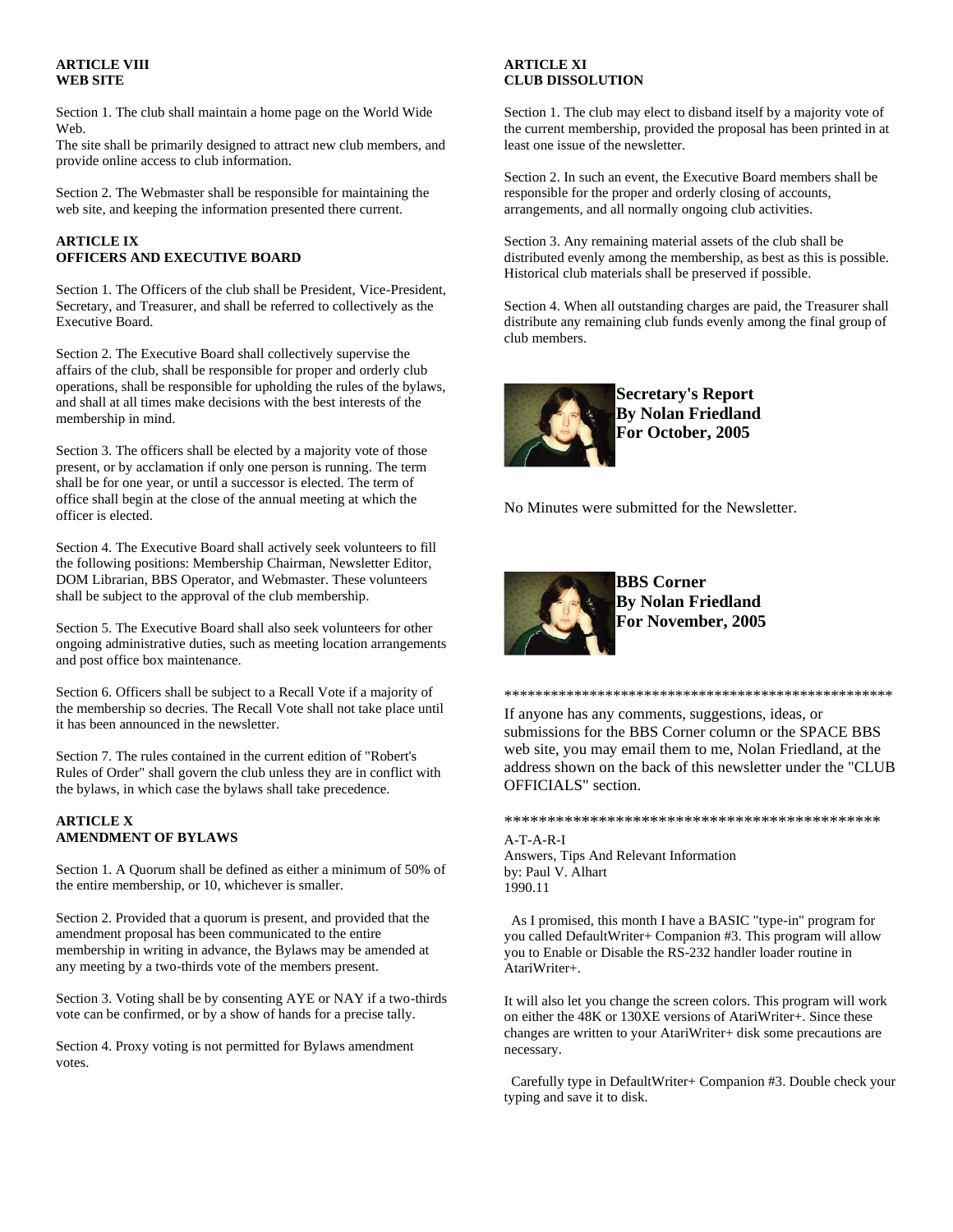Make two copies of the file AP.OBJ from the AtariWriter+ disk. One is for back-up (just in case) and the other is the "working copy" to be modified.

 The working copy should be put on a blank, freshly formatted (single density) disk to insure that all the sectors are written contiguously to the disk.

 Run DefaultWriter+ Companion #3. Place your working copy of AP.OBJ in drive 1 at the prompt and press RETURN. After reading the current settings, these settings and a menu will be displayed. The settings for an un-modified copy of AP.OBJ should be: RS-232 handler routine ENABLED. Character luminance = 15 Background color = 144

If yours are different, Press "Q" to Quit and recheck your typing.

 Once you are happy with your changes, Press RETURN to save them to the working copy of AP.OBJ.

 Copy the working copy of AP.OBJ back to your AtariWriter+ disk, boot it up and give it a try. In the event you have problems, copy your back-up AP.OBJ file to the AtariWriter+ disk and you will be back to where you started.

 To make it easier for you to type in, DefaultWriter+ Companion #3 contains no "special characters" and was written to be short and easy to follow. Error checking is minimal for this reason as well. Feel free to "Glitz up" this program as you desire and give copies to your friends.

#### Merry Christmas and Happy New Year.

1 REM DefaultWriter+ Companion #3 2 REM by: Paul V. Alhart 3 REM AIM December 1990 10 ? CHR\$(125):? "Place COPY of AP.OBJ in DRIVE 1":? :? "HIT ANY KEY TO CONTINUE" 20 TRAP 310:OPEN #1,4,0,"K:":GET #1,A:CLOSE #1 30 OPEN #1,12,0,"D:AP.OBJ":NOTE #1,Q,W 40 TRAP 320:Q130=Q+208:Q=Q+20:W130=103:W=96 50 POINT #1,Q,W:GET #1,A:GET #1,B:GET #1,C:GET #1,D 60 IF Q<>Q130 AND B+C+D<>221 THEN Q=Q130:W=W130:GOTO 50 70 IF Q=Q130 AND B+C+D<>221 THEN GOTO 320 80 R=Q+95:T=108:T1=T+5:IF Q=Q130 THEN R=Q-77:T=88:T1=T+5 90 POINT #1,R,T:GET #1,E:POINT #1,R,T1:GET #1,F 100 POKE 764,255:GOSUB 200 110 G=PEEK(764):H=PEEK(53279):IF G=255 AND H=7 THEN 110 120 IF G=28 THEN A=169:E=15:F=144:GOTO 100 130 IF G=47 THEN 330 140 IF G=12 THEN POINT #1,Q,W:PUT #1,A:POINT #1,R,T:PUT #1,E:POINT #1,R,T1:PUT #1,F:CLOSE #1:GOTO 30 150 IF H=5 THEN E=E+1:IF E=16 THEN E=0 160 IF H=3 THEN F=F+2:IF F>255 THEN F=0 170 IF H=6 AND A=169 THEN A=96:GOTO 100 180 IF H=6 AND A=96 THEN A=169 190 GOTO 100 200 ? CHR\$(125):? "ATARIWRITER+ 48K VERSION":IF Q=Q130 THEN ? CHR\$(125):? "ATARIWRITER+ 130XE VERSION" 210 POKE 709,E:POKE 710,F:? :IF A=96 THEN ? "RS-232 HANDLER LOADER IS DISABLED":GOTO 230 220 ? "RS-232 HANDLER LOADER IS ENABLED" 230 ? "CHARACTER LUMINANCE IS ";E 240 ? "BACKGROUND COLOR IS ";F 250 ? :? :? "START TO ENABLE/DISABLE RS-232" 260 ? "SELECT TO CHANGE CHARACTER LUMINANCE" 270 ? "OPTION TO CHANGE BACKGROUND COLOR" 280 ? "ESCAPE TO RESTORE ORIGINAL DEFAULTS"

290 ? "RETURN TO WRITE THESE VALUES TO DISK"<br>300 ? " 'O' TO OUIT PROGRAM":RETURN TO QUIT PROGRAM":RETURN 310 ? CHR\$(125):? "File D1:AP.OBJ IS LOCKED OR NOT FOUND.":GOTO 330 320 ? CHR\$(125):? "UNABLE TO MODIFY THIS COPY":? :? "PLEASE COPY AP.OBJ TO A BLANK DISK":? "AND TRY AGAIN." 330 CLOSE #1:POKE 709,202:POKE 710,148:POKE 764,255

#### \*\*\*\*\*\*\*\*\*\*\*\*\*\*\*\*\*\*\*\*\*\*\*\*\*\*\*\*\*\*\*\*\*\*\*\*\*\*\*\*\*\*\*\*\*\*

From: Michael Current [hunmanik@earthlink.net] Sent: Friday, October 28, 2005 9:10 PM Subject: atari++ 1.44 ready

Hi folks,

A new release of the C++ based atari 8-bit emulator is ready for download at its usual URL at:

http://www.math.tu-berlin.de/~thor/atari++/

What's new in this release: Not much visible, but quite something changed. The most notably change is that it compiles now fine on FreeBSD and on 64 bit platforms. I especially want to thank Alexander Müller for helping me to get the 64 bit port ready, this release is mainly due to him.

Despite some "timing fixes", the floppy emulation contains now some undocumented diagnostic commands of the 1050.

- Fixed the SetIRQ service routine of the built-in Os.
- Fixed (again) the Antic NMI/DLI generation.
- Fixed CPU handling of the WSYNC register (broke Atlantis)
- Fixed the keyboard handler of the 5200 emulation which
- did not generate the up/down bits properly.
- Fixed the light pen code generation.
- Fixed parts of the 65C02 emulation, zero page access was not extending properly to page 1.
- Fixed a lot of compilation problems on 64 bit architectures, special thanks goes to Alexander Müller for helping me to hunt down these bugs.
- Fixed the SDL detection in configure.
- Fixed the player generation logic again a bit, did not
- support horizontal player splitting quite as it should.
- Improved the emulator handling of warnings, you can now go back to the menu.
- Added emulation of 1050 internal diagnostic commands.
- Fixed SIO return codes for SIO bypass routines.

So long, Thomas

\*\*\*\*\*\*\*\*\*\*\*\*\*\*\*\*\*\*\*\*\*\*\*\*\*\*\*\*\*\*\*\*\*\*\*\*\*\*\*\*\*\*\*\*\*\*

From: Michael Current [hunmanik@earthlink.net] Sent: Friday, October 28, 2005 9:15 PM Subject: EMU>EmuTOS version 0.8.1

EmuTOS version 0.8.1 has been released. EmuTOS is an open source replacement for the TOS image files that are needed for Atari ST emulatores. This version mainly fixes some annoying bugs from the 0.8 release:

- Fixed stupid bug that prevented window dragging
- Fixed some unreadable dialog texts
- Fixed bug in GEMDOS Pterm function
- Implemented VDI calls vs\_color and vq\_color (for ST/STE)
- Finnish translation and keyboard mapping
- Support for swiss german keyboard mapping